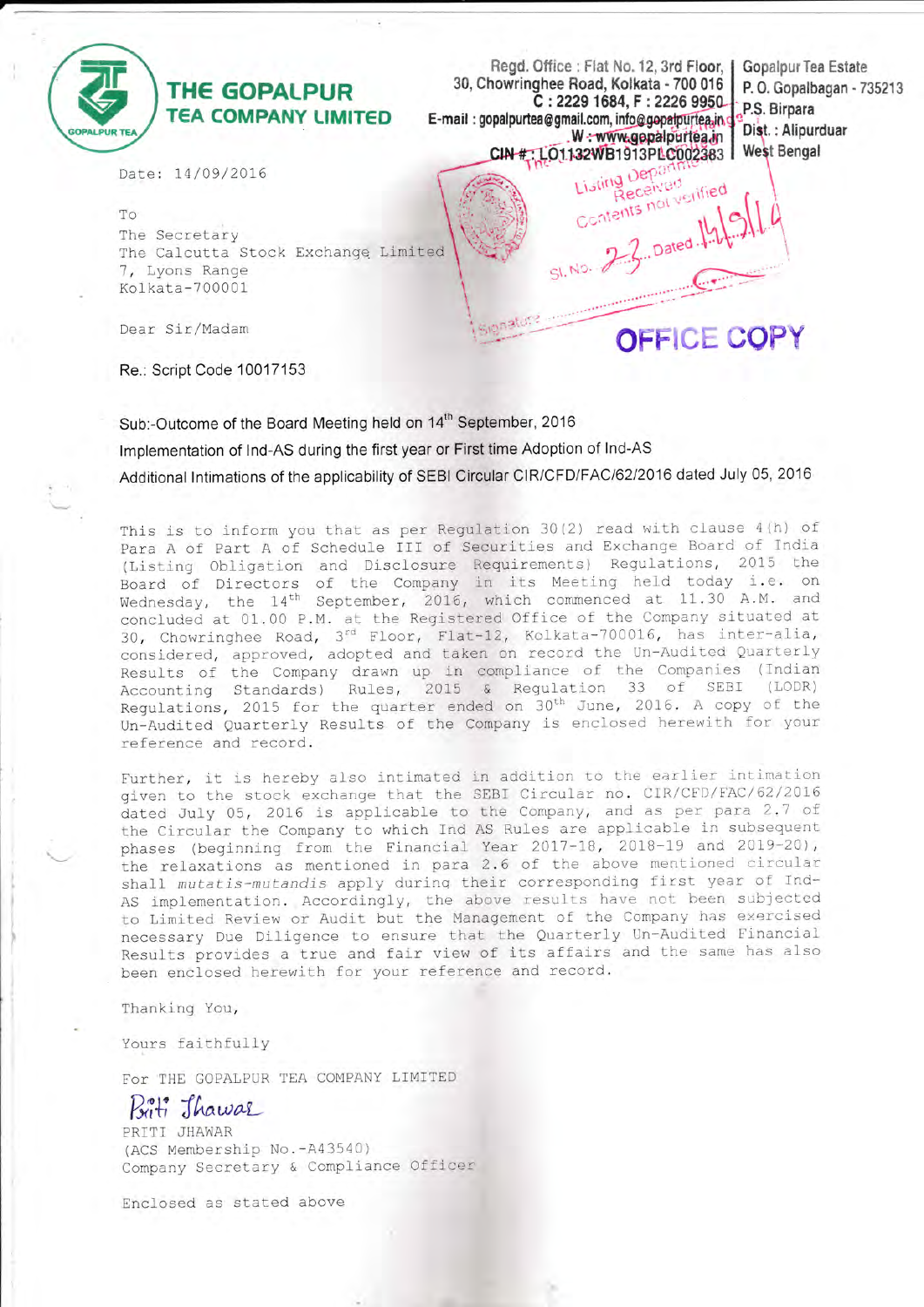

**THE GOPALPUR** 

**TEA COMPANY LIMITED** 

Regd. Office: Flat No. 12, 3rd Floor, 30, Chowringhee Road, Kolkata - 700 016 C: 2229 1684, F: 2226 9950 E-mail : gopalpurtea@gmail.com, info@gopalpurtea.in W: www.gopalpurtea.in CIN #: LO1132WB1913PLC002383

**Gopalpur Tea Estate** P.O. Gopalbagan - 735213 P.S. Birpara Dist. Alipurduar **West Bengal** 

## TO WHOM IT MAY CONCERN

It is hereby certified in terms of point iv of para 2.6.1 of the SEBI Circular CIR/CFD/FAC/62/2016 dated July 05, 2016, it is disclosed with due prominence that the Ind-AS compliant financial results pertaining to and for the quarter ending 30<sup>th</sup> June, 2016, Ind-AS compliant financial results for the corresponding quarter ended 30<sup>th</sup> June, 2015 shall be provided, but the same for preceding quarter and previous year ended 31<sup>st</sup> March, 2016 is not mandatory. However, in case the company intends to submit these results the same may be without Limited Review or Audit as they are not mandatory. Hence, they have not been subjected to Limited Review or Audit but the Management of the Company has exercised necessary Due Diligence to ensure that the<br>Quarterly Un-Audited Financial Results for the quarter ended 30<sup>th</sup> June 2016 provides a true and fair view of its affairs.

> On behalf of the Board of Directors For The Gopalpur Tea Company Limited

Place: Kolkata Dated: 14.09.2016

RAJ KUMAR SOMANI Director DIN- 00466419